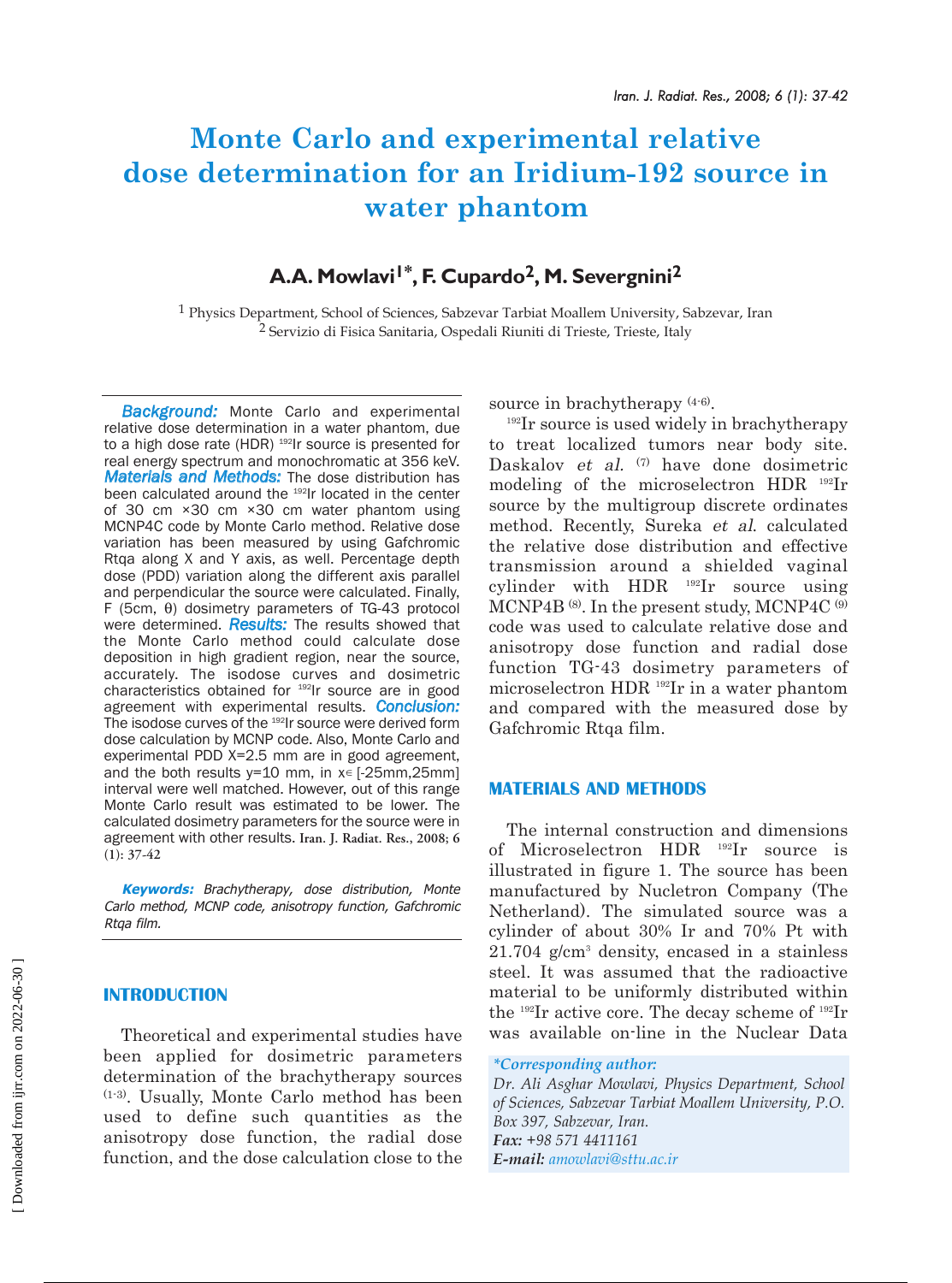

Figure 1. Schematic diagram of the <sup>192</sup>Ir source; a cylinder of about 30% Ir and 70% Pt with 21.704 g/cm<sup>3</sup> density, encased in a stainless steel.

Base of the IAEA. Pia et al. (5) used the monochromatic spectrum at 356 keV in their simulation with GEANT4 for brachytherapy treatment. Figure 2 shows the real (2) and monochromatic spectra of the source per decay. It was observed that the real spectrum had been important in dose calculation near and far from the source.



Figure 2. The real spectrum of  $192$ Ir (a), and the monochromatic spectrum at 356 keV (b).

#### **Dose Calculation and Measurment in Water Phantom**

#### *Relative dose calculation*

The dose distribution was calculated around the  $^{192}$ Ir located in the center of 30 cm  $\times$ 30 cm ×30 cm water phantom cube (figure 3) by using tally \*F8:p of MCNP code. Tally \*F8 was evaluated in the point center of a sphere with 0.1 mm diameter cell. First, the relative dose curves were calculated along the X axis with 0.2 mm step and along the Y axis with 0.2 mm step. Dose at X=1.5 mm, Y=0 mm point was selected as the 100% reference point for the percentage depth dose (PDD) scale. Then, the isodose points were by interpolate of PDD curves. Because of source symmetry along the Y axis, dose variation along the X axis had been the same as that of Z axis; so, the isodose curves in XY surface could be extended to isodose surfaces in 3-dimention XYZ space.



Figure 3. Schematic diagram of water phantom and 192Ir source located in the centre of water cube (a). Representation of the source in a larger size (b).

#### *Dose measurement*

The dose measurement was carried out by using Gafchromic Rtqa film (International Specialty Products Company). This kind of film is designed for routine quality systems management of all modalities of radiotherapy with ease and confidence in 0.02 Gy to 8 Gy dynamic ranges. PDD along X=2.5 mm and Y=10 mm was obtained to compare with Monte Carlo results.

Recently, Tsao et al. have reported the verification of the dose distributions around <sup>192</sup>Ir seed sources at radial distances from 0.5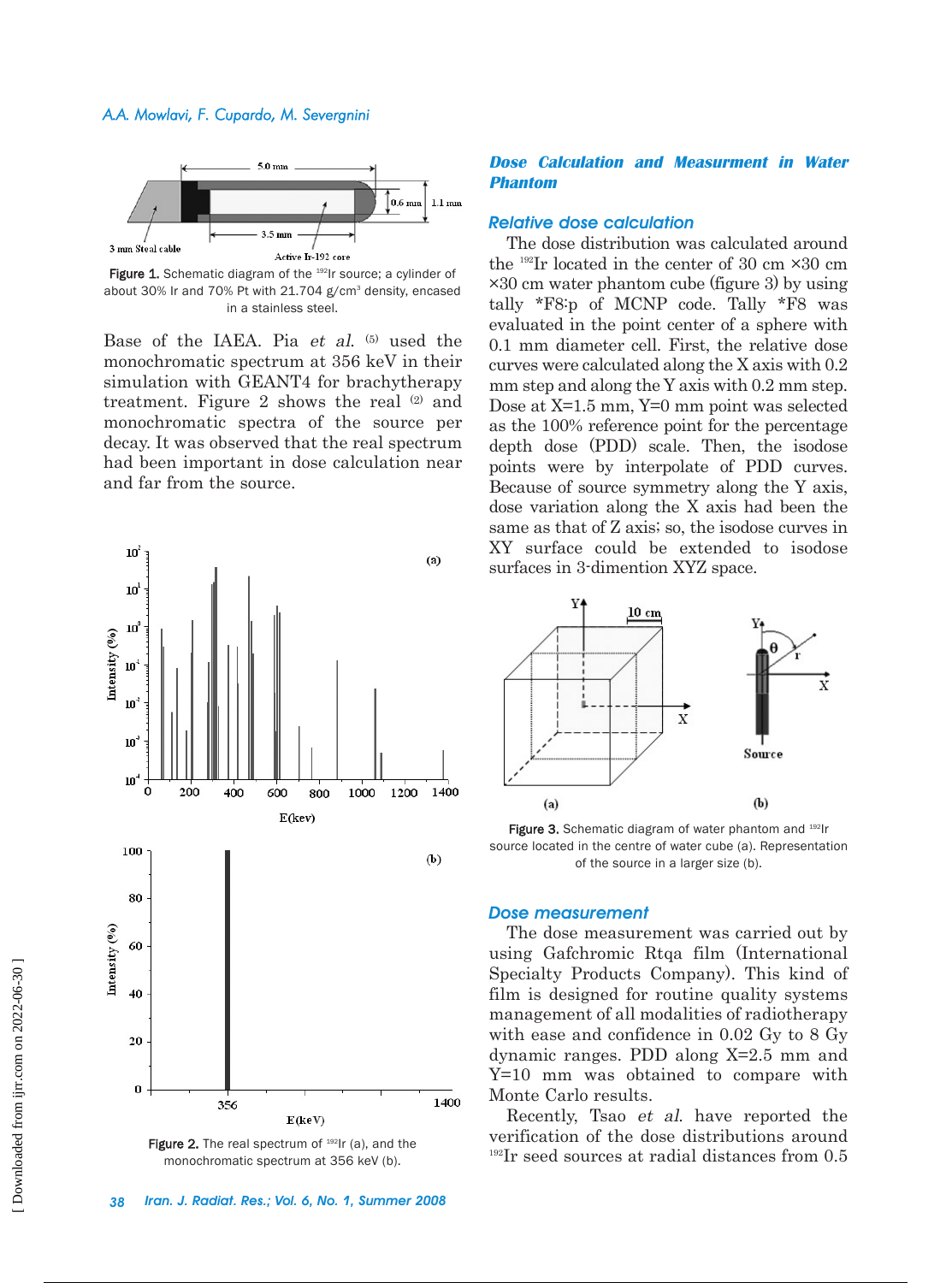mm to 6 mm using Gafchromic film (10). They obtained isodose curve plots in the plane containing the source's longitudinal axis and dose rate plots in the radial direction by this technique. Also, Zilio et al. have reported valuable results of absolute depth-dose-rate measurements for an 192Ir HDR brachytherapy source in water using MOSFET detectors (11).

#### **RESULTS AND DISCUSSION**

Figure 4 shows the PDD variation along the X=0 mm. The effect of source shield is presented clearly in this figure. Figure 5a shows the Monte Carlo and experimental PDD along X=2.5 mm which are in good agreement. Also in figure 5b both results are shown along y=10 mm, in  $x \in [-25 \text{mm}, 25 \text{mm}]$ interval are well matched; however, out of this range the Monte Carlo result were estimated to be lower. The discrepancy could have been due to the uncertainty in film positioning during the measurement. The isodose curves for 50%, 10%, 3%, and 1% and a typical PLATO result are showed in figure 6. PLATO brachytherapy software module provides image based planning and 3D visualization as a standard feature. In 1995, the Cleveland Clinic Foundation Taussig Cancer Centre initiated a Nucletron Microselectron 192Ir remote afterloading system into the brachytherapy service (Microselectron/PLATO Planning System). This system has been utilizing the PLATO dosimetry planning software, which allowed source dwell-time optimization to minimize



Figure 4. Monte Carlo result of PDD variation along the X=0 mm.



Figure 5. The Monte Carlo and experimental PDD results: (a) along X=2.5 mm and (b) along Y=10 mm.



Figure 6. The isodose curves calculated by MCNP (the reference Point: X=1.5mm, Y=0mm) (a), and a typical isodose curves of PLATO (b).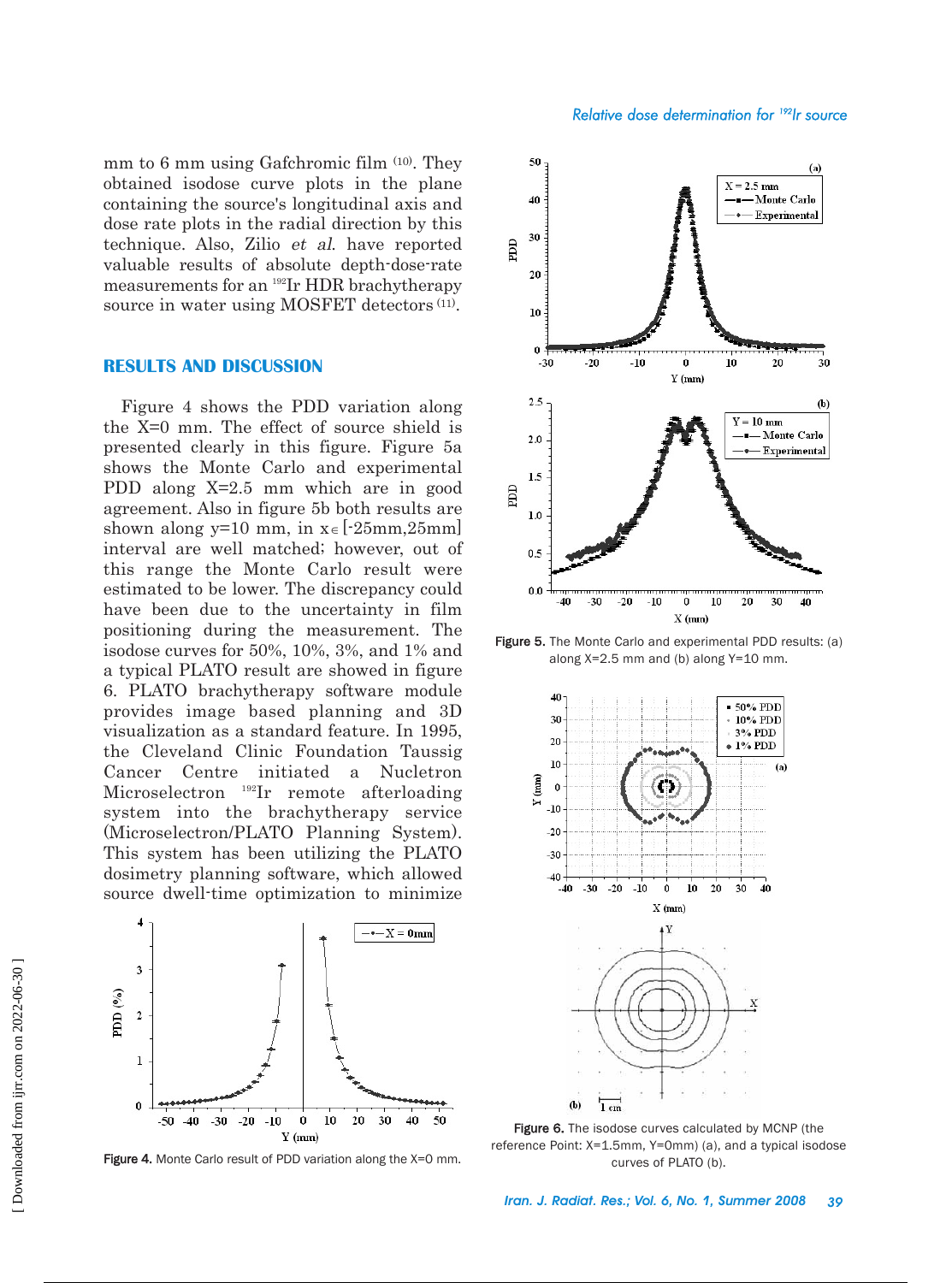

Figure 7. The dose variation (a), and relative deflection dose along the  $Y=0$  mm for the real spectrum of  $192$ Ir and the monochromatic at 356 keV (b).

heterogeneity of dose distribution, a notable advance in the field of interstitial brachytherapy. It can be seen easily  $D = D(r, \theta)$ that dose distribution has been dependant on r and θ distance from the center of the source and polar angle, respectively. The results could be used for computation of model dependent parameters like anisotropy dose function. As it was mentioned before, Pia et al. (5) used the monochromatic spectrum

at 356 keV in their simulation; because of energy dependency of attenuation coefficient, dose deposit of monochromatic and real spectrum source was different due to distance from the source. Figure 7 shows the dose variation and relative differences along the y=0 for both spectra. Farther from the source, deflection dose reached to 13%, and closer the source, it was 5% due to absorbing of low energy photons near the source and reaching some high energy photons to far distance of the source. These results showed no simplification on spectrum of the source in simulation process may be due to signification error.

### *Determination of TG-43 dosimetry parameters*

Anisotropy function and radial dose function are dosimetry important parameters which have been determined to compare the results with those obtained by others. According to TG43 protocol  $(7, 12)$ , the absorbed dose rate can be expressed as:

$$
D(r,\theta) = S_{k} \Delta t \frac{G(r,\theta)}{G(r_{0},\theta_{0})} g(r) F(r,\theta)
$$
 (1)

where  $S_k$  is the air kerma strength,  $G(r,\theta)$  is the dose rate constant,  $\Lambda$  is the geometry factor,  $F(r,\theta)$  is the anisotropy function,  $g(r)$  is radial dose function, t is time, and  $(r_0, \theta_0)$  is the reference point. For the use of the simulated data in treatment planning programs based on TG43 formalism, dosimetry parameters was extracted from simulation in the following expressions:

$$
g(r) = \frac{D(r, \theta_0)}{D(r_0, \theta_0)} \frac{G(r_0, \theta_0)}{G(r, \theta_0)}
$$
(2)

$$
F(r,\theta) = \frac{D(r,\theta)}{D(r,\theta_0)} \frac{G(r,\theta_0)}{G(r,\theta)}
$$
(3)

Anisotropy function was an important parameter in comparison with other studies. Figure 8 shows a comparison of F (5 cm,  $\theta$ ) obtained with experimental and Monte Carlo methods by Anctil et al. <sup>(13)</sup>, Baltas et al. <sup>(14)</sup>, Williamson *et al.* (15) and the results of the present study. A good agreement can be



Figure 8. Comparison of F(5 cm,  $θ$ ) obtained with experimental (Exp.) and Monte Carlo (MC) methods by others.